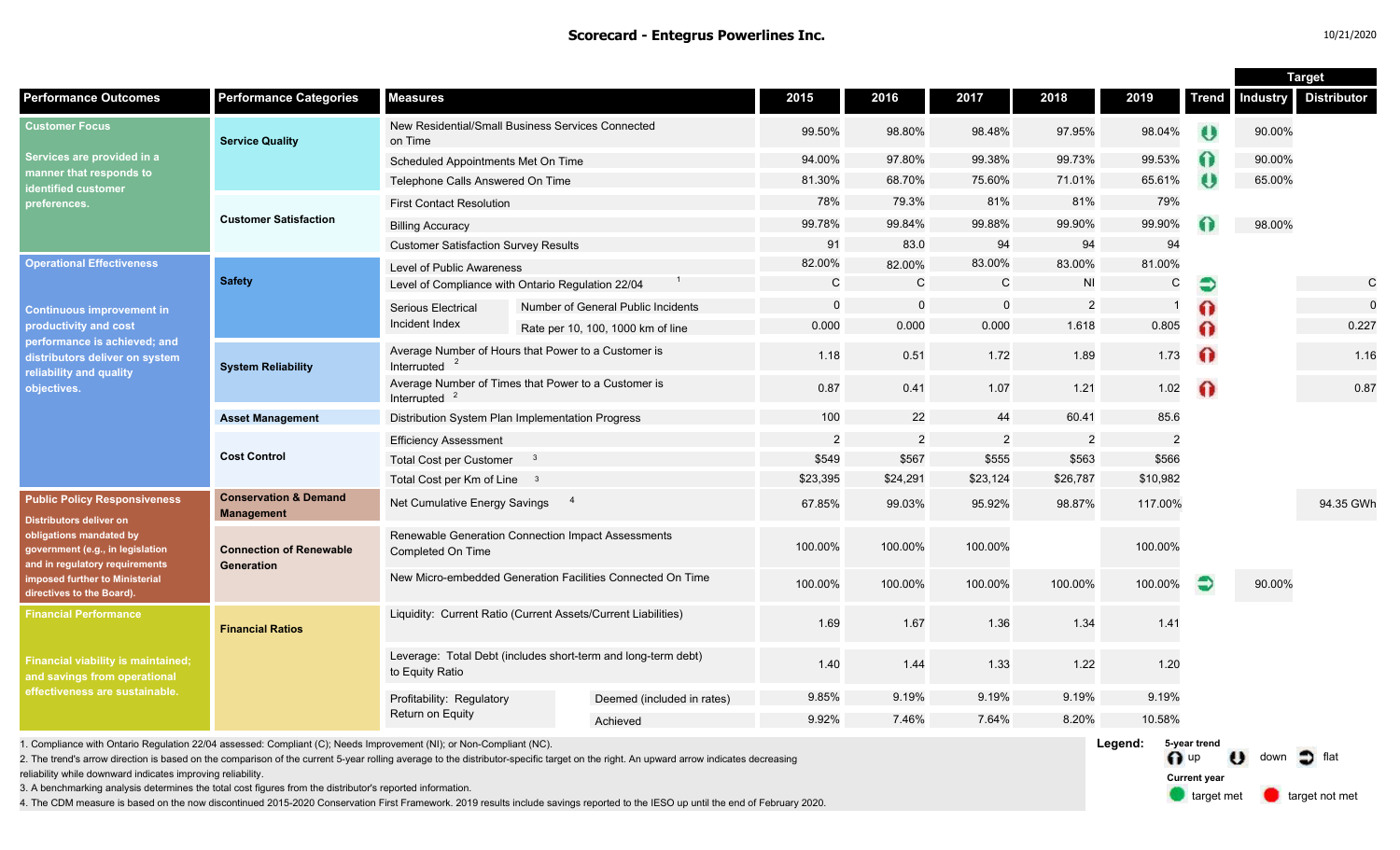# **2019 Scorecard Management Discussion and Analysis ("2019 Scorecard MD&A")**

The link below provides a document titled "Scorecard - Performance Measure Descriptions" that has the technical definition, plain language description and how the measure may be compared for each of the Scorecard's measures in the 2019 Scorecard MD&A: **[http://www.ontarioenergyboard.ca/OEB/\\_Documents/scorecard/Scorecard\\_Performance\\_Measure\\_Descriptions.pdf](http://www.ontarioenergyboard.ca/OEB/_Documents/scorecard/Scorecard_Performance_Measure_Descriptions.pdf)**

## **Scorecard MD&A - General Overview**

Entegrus Powerlines Inc. ("Entegrus") owns, operates and manages the assets associated with the distribution of electrical power to approximately 59,800 customers in 17 Southwestern Ontario communities. The roots of Entegrus extend back to the formation of Chatham Hydro in 1914.

The communities serviced by Entegrus in 2019 are: Blenheim, Bothwell, Chatham (including a portion of the Township of Raleigh known as the "Bloomfield Business Park"), Dresden, Dutton, Erieau, Merlin, Mount Brydges, Newbury, Parkhill, Ridgetown, Strathroy, Thamesville, Tilbury, Wallaceburg, Wheatley and St. Thomas. Additional details are provided in the Entegrus Electricity Distribution License (ED-2002-0563).

On April 1, 2018, Entegrus amalgamated with St. Thomas Energy Inc. ("STEI"), a licensed electricity distributor operating within the City of St. Thomas. The merged electricity distributor continues as Entegrus. The scorecard results discussed herein relate to the combined 2019 results.

Entegrus monitors the scorecard measures on an ongoing basis and continuously seeks opportunities to improve its performance. The company is committed to meeting the needs of its customers both today and in the future. Entegrus is confident that its focus on customer outcomes will allow it to continue to meet or exceed performance targets.

Entegrus is committed to continuous year over year performance improvement for 2020 and beyond.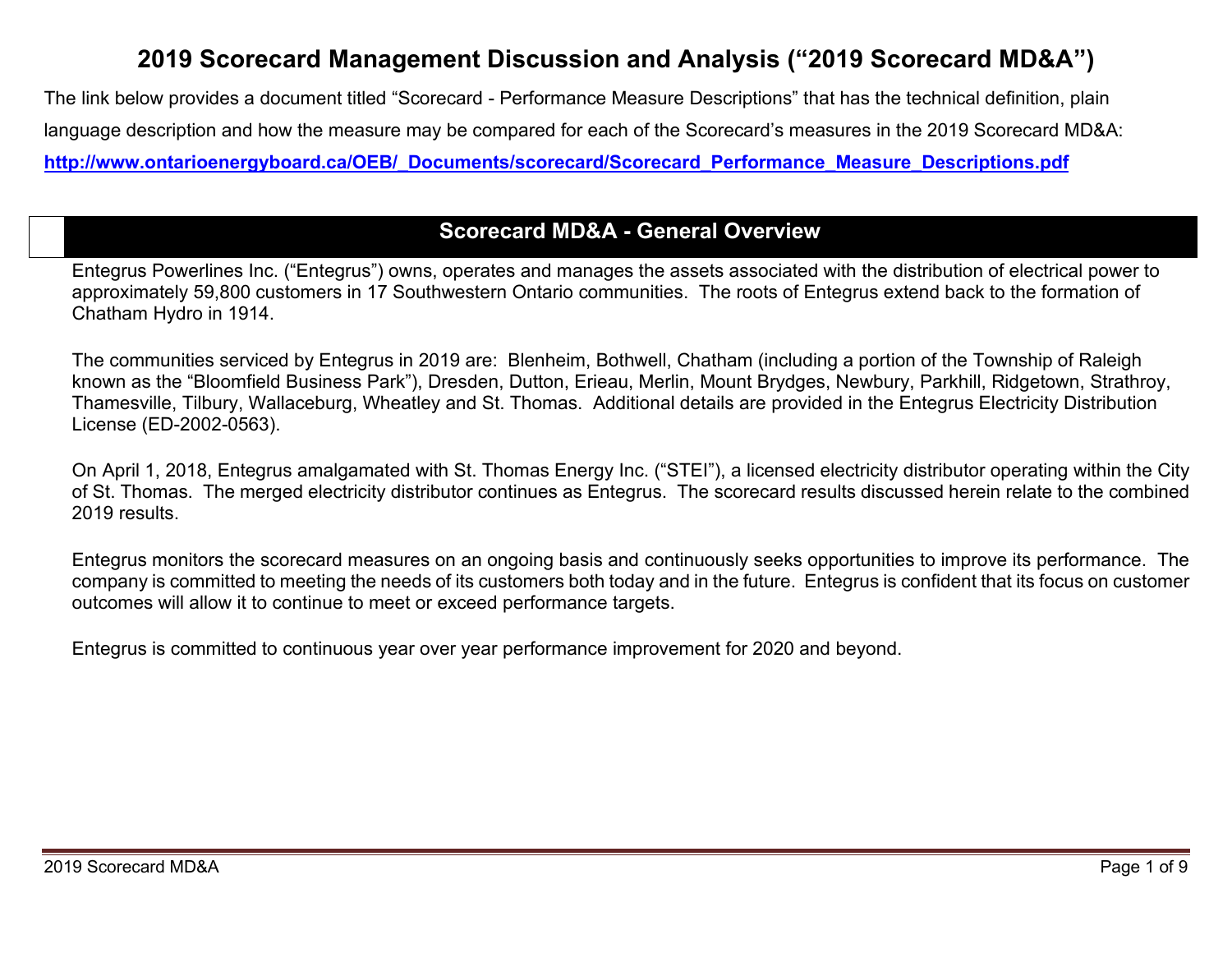## **Service Quality**

## • **New Residential/Small Business Services Connected on Time**

In 2019, Entegrus connected 98.04% of approximately 1,375 eligible low-voltage residential and small business customers (those utilizing connections under 750 volts) to its system within the five-day timeline prescribed by the OEB. This result was achieved despite a continuing increase in new residential and small business connections requested in 2019. For the five-year period from 2015 to 2019, Entegrus has consistently performed better than the industry target of 90% in this area.

### • **Scheduled Appointments Met on Time**

Entegrus scheduled approximately 2,360 appointments in 2019 to complete work requested by customers (where customer presence is required). Entegrus met 99.53% of these appointments on time. For the five-year period from 2015 to 2019, Entegrus has consistently performed better than the industry target of 90% in this area.

### • **Telephone Calls Answered on Time**

In 2019, Entegrus Customer Service received approximately 74,400 calls from its customers – over 296 calls per working day. In 65.61% of instances, Entegrus answered the call within 30 seconds or less. This result exceeds the OEB-mandated 65% target for timely call response. In 2019, Entegrus harmonized its customer information system across the organization. This resulted in some resource constraints during 2019. Going forward this will allow more flexibility to route calls and improve customer experience.

Entegrus staffs its Customer Service Call Centre to meet the 65% target, without significantly exceeding it, in order to balance the need to prudently deploy resources in all areas of the business. For the five-year period from 2015 to 2019, Entegrus has consistently performed better than the industry target of 65% in this area.

## **Customer Satisfaction**

## • **First Contact Resolution**

Prior to 2014, specific customer satisfaction measurements were not defined across the industry. In 2014, the OEB instructed all electricity distributors to review and develop measurements in these areas and begin tracking so that the results could be reported on the 2014 Scorecard. Currently, each electricity distributor is permitted to have different measurements of performance until such time as the OEB provides specific direction regarding a commonly defined measure.

First Contact Resolution ("FCR") traditionally represents a percentage of instances where a customer's need is addressed at the time of their first point of contact on the matter. However, FCR can be measured in a variety of ways and further regulatory guidance will be necessary in order to achieve meaningful, consistent and comparable information across electricity distributors.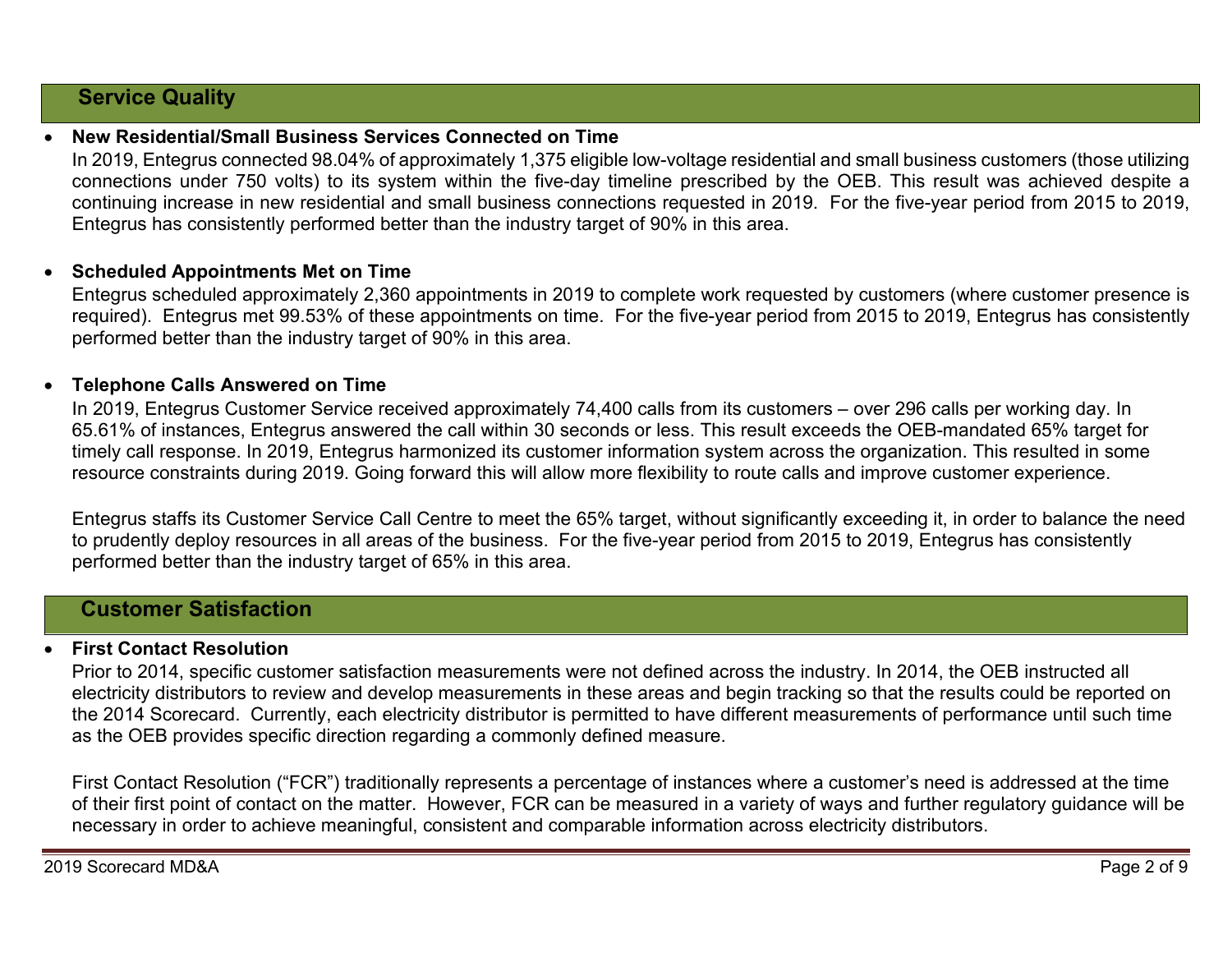Entegrus believes that best practice is to measure FCR based on ongoing third-party surveys of a random sample of those customers who have recently contacted Entegrus. Accordingly, starting in 2014, Entegrus' FCR has been measured based on live agent transactional phone surveys conducted by a third-party service provider. To facilitate these surveys, throughout the year, Entegrus provides the third-party service provider with a report of all customers who had contacted Entegrus Customer Service by telephone within the previous two weeks.

The third-party service provider's telephone agents, in turn, contact and survey Entegrus customers. Customers are asked to rate various facets of their customer experience and are also asked if their issue (i.e. their reason for calling) was resolved on their first contact to Entegrus. In 2019, of the 500 customers surveyed, 395 customers indicated that their issue was resolved on the first call to Entegrus. This equates to the reported FCR figure of 79.0%.

Entegrus continues to maintain its high FCR results by implementing recommendations from the service provider. Accordingly, Entegrus has continued to engage the third-party service provider to assist with ongoing FCR measurement and customer service strategy improvements on specific issue types.

### • **Billing Accuracy**

Prior to 2014, a specific measurement of billing accuracy had not been defined across the industry. In 2014, the OEB instructed all electricity distributors to begin tracking a prescribed billing accuracy measure so that the results could be reported on the 2014 Scorecard.

In 2019, Entegrus issued 693,989 bills and achieved a billing accuracy of 99.90%. This compares favourably to the prescribed OEB target of 98%.

Entegrus continues to monitor its billing accuracy results and processes to identify opportunities for improvement.

## • **Customer Satisfaction Survey Results**

Similar to the FCR measure described above, the OEB introduced the Customer Satisfaction Survey Results measure beginning in 2014. At a minimum, electricity distributors are required to measure and report a customer satisfaction result every other year. At this time, the OEB is allowing electricity distributors the discretion as to how this measure is implemented. Starting in 2014, Entegrus engaged a third-party service provider to conduct annual (rather than bi-annual) Customer Satisfaction surveys.

In 2019, the third-party service provider conducted a random telephone survey for the period September 30, 2019 to October 15, 2019, the service provider agents contacted a random sample of 400 complete Residential surveys and 100 complete Small Commercial surveys. Of the 500 customers surveyed (the denominator), 472 customers (the numerator) rated their Overall Satisfaction in the top 3 boxes. The survey asks customers questions on a wide range of topics, including: overall satisfaction with Entegrus, reliability,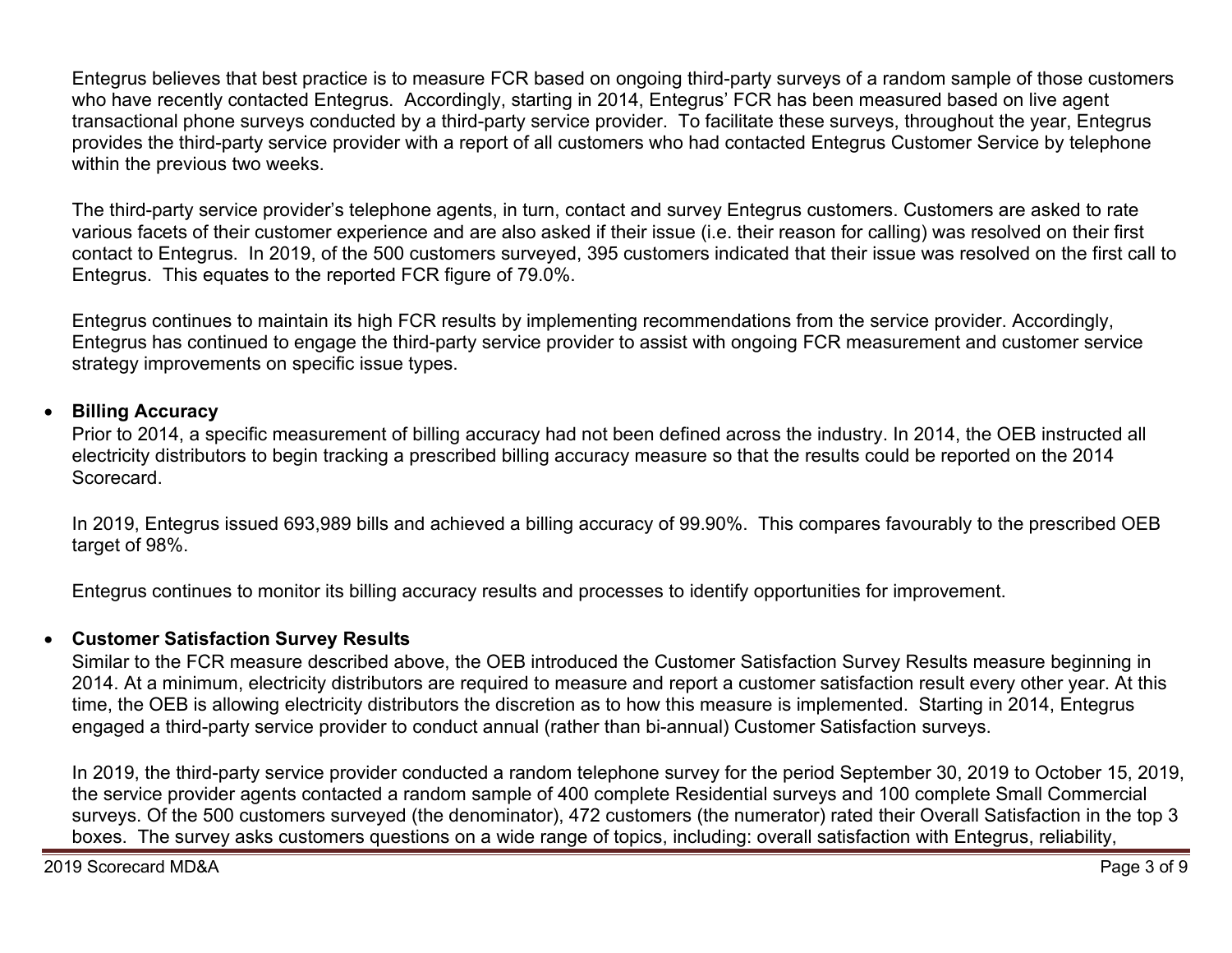customer service, outages, billing and corporate image.

Customer Satisfaction survey results remained steady at 94%. Customer Satisfaction is a key area of focus for Entegrus. Accordingly, Entegrus will continue to measure Customer Satisfaction annually, as opposed to the regulatory requirement to measure it every other year.

## **Safety**

#### • **Public Safety**

### o **Component A – Public Awareness of Electrical Safety**

In 2015, in consultation with the Electrical Safety Authority ("ESA"), the OEB introduced this new public awareness survey measure. The survey is based upon a representative sample of each electrical distributor's service territory population and gauges awareness levels of key electrical safety concepts related to distribution assets. The survey provides a benchmark of levels of awareness including identifying gaps where additional education and awareness efforts may be required. In accordance with OEB requirements, the survey is conducted every other year. Accordingly, the survey results described below were completed for the 2019 scorecard will also be applicable for 2020 scorecard.

Entegrus conducted a public safety awareness campaign in the spring of 2020 utilizing local media and digital website content. Further, Entegrus continues to conduct: safety awareness through its ongoing work with the Chatham-Kent Children's Safety Village and the MySafeWork program, safety awareness briefings with first responders and visits to grade school classrooms to review electrical safety.

Entegrus engaged a third-party service provider to conduct stratified random telephone surveys of 600 Ontario residents, ages 18 or older, currently residing in the Entegrus service territory during the period from March 2, 2020 and March 16, 2020. The survey asked residents electrical safety questions and then an overall index score was calculated in accordance with a prescribed algorithm. Public Awareness of Electrical Safety results for 2019 were consistent with prior years at 81%.

## o **Component B – Compliance with Ontario Regulation 22/04**

Ontario Regulation 22/04 (Electrical Distribution Safety) establishes objective based electrical safety requirements for the design, construction, and maintenance of electrical distribution systems owned by licensed distributors. The regulation requires the approval of equipment, plans, specifications and inspection of construction before they are put into service. Entegrus is audited annually for compliance and was found to be compliant in 2019.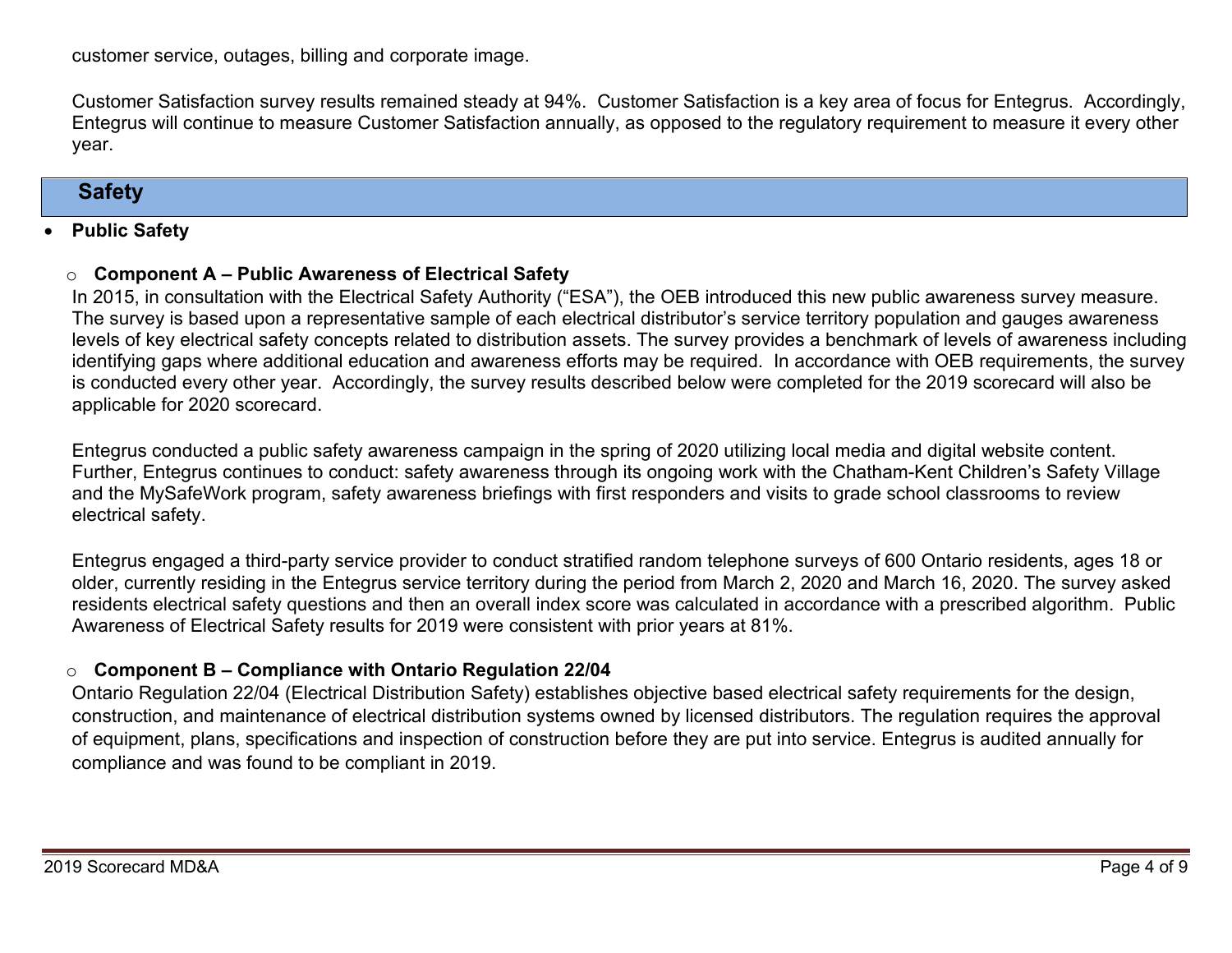## o **Component C – Serious Electrical Incident Index**

This is measured as the number of non-occupational (general public) serious electrical incidents occurring on Entegrus' distribution system and reported to the ESA, expressed as a raw number and as the number per 1,000 km of line. Entegrus had no such incidents from 2014 to 2017. Entegrus experienced two incidents in 2018 and one incident in 2019. This incident involved a motor vehicle accident that resulted in broken poles and downed overhead wires.

## **System Reliability**

#### • **Average Number of Hours that Power to a Customer is Interrupted**

For this measure, the OEB establishes baseline targets based on the average of the distributor's performance for the period 2011 – 2015 (the baseline period is updated every 5 years). Entegrus' 2019 result of 1.73 is relatively consistent with the prior two year and is above the target of 1.16. This trend is a result of enhancements to Entegrus' outage reporting systems and aging infrastructure.

Entegrus continues to view reliability of electricity service as a high priority. As further discussed below, Entegrus continued to make substantial progress on its Distribution System Plan ("DSP") implementation in 2019, as well as the design of a new combined and comprehensive DSP for 2021.

#### • **Average Number of Times that Power to a Customer is Interrupted**

For this measure, the OEB establishes baseline targets calculated as the average of the distributor's performance for the period 2011 – 2015 (the baseline period is updated every 5 years). Entegrus' 2019 result of 1.02 is relatively consistent with the prior two years and is above the target of 0.87. This trend is a result of enhancements to Entegrus' outage reporting systems and aging infrastructure.

Entegrus continues to view reliability of electricity service as a high priority. As further discussed below, Entegrus continued to make substantial progress on its DSP implementation in 2019, as well as the design of a new combined and comprehensive DSP for 2021.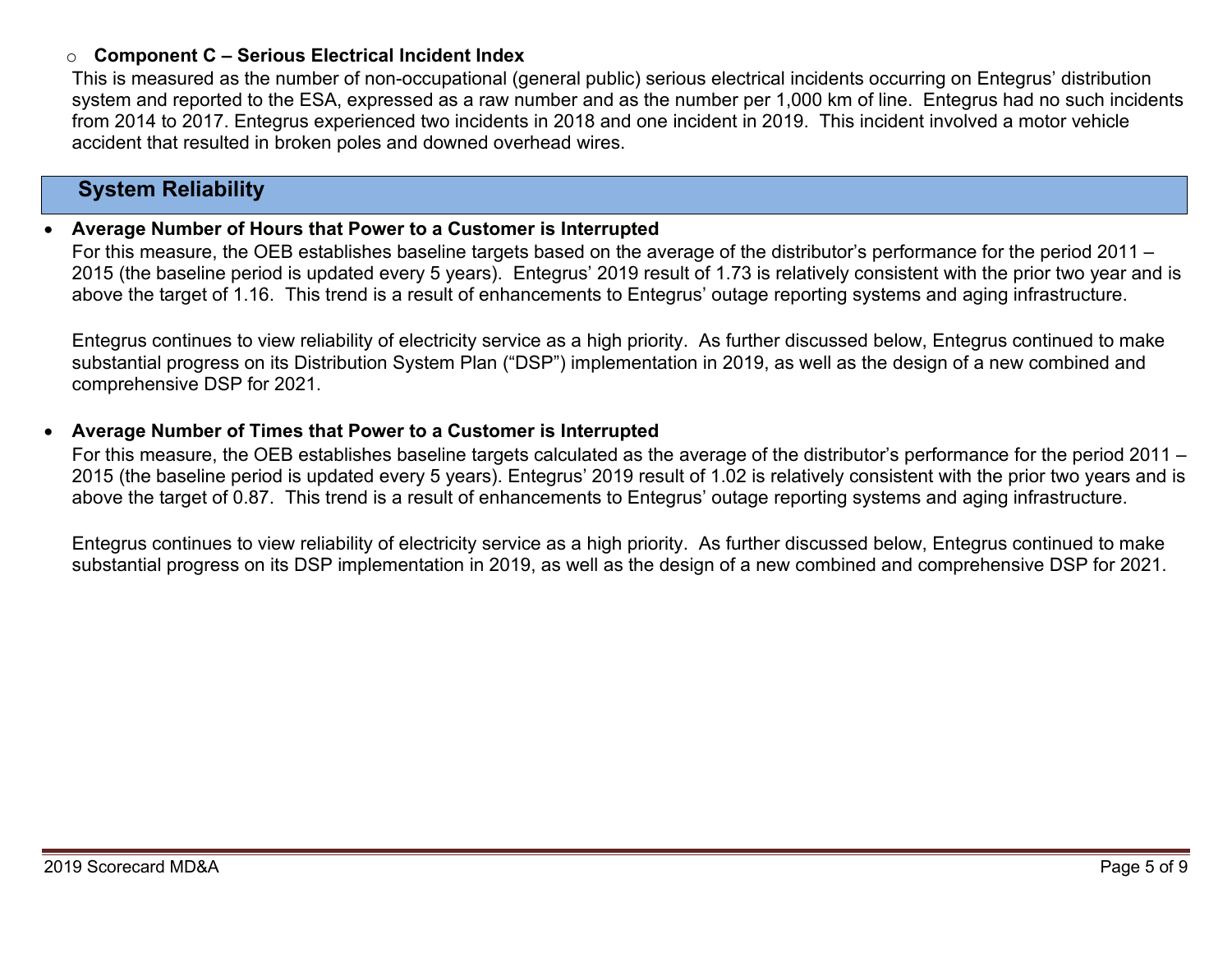### **Asset Management**

#### • **Distribution System Plan Implementation Progress**

Entegrus maintains DSP that adopts a proactive, balanced approach to distribution system planning, infrastructure investment and replacement programs to address immediate risks associated with end-of-life assets; manage distribution system risks; ensure the safe and reliable delivery of electricity; and balance ratepayer and utility affordability.

The Entegrus-Main DSP was completed in 2015 and accepted by the OEB in 2016. The Entegrus-St. Thomas DSP was completed in 2014 and accepted by the OEB in 2015. Entegrus is currently working towards completing a combined and comprehensive DSP for 2021.

Entegrus reports this metric based on percentage of actual life-to-date capital expenditures divided by the aggregate total DSP (5 year) capital expenditures. The Entegrus 2019 life-to-date actual capital expenditures were \$37.7M (the numerator). The total DSP (5 year) capital expenditures were \$44.0M (the denominator), inclusive of \$38.4M representative of Entegrus-Main rate zone and \$5.6M representative of the St. Thomas rate zone. This numerator and denominator equate to the reported DSP Implementation Progress figure of 85.6%.

In 2019, the implementation focus of the DSP was on continued distribution system renewal, voltage conversions of sections of the system from 4.16 kV to 27.6 KV and deployment of smart grid technologies. System access requests were higher than anticipated, which drove incremental capital expenditures in 2019.

## **Cost Control**

#### • **Efficiency Assessment**

The total costs for Ontario local electricity distribution companies are evaluated based on econometric modeling conducted by a consultant (the Pacific Economics Group LLC) on behalf of the OEB to produce a single efficiency ranking. The electricity distributors are divided into five groups based on the magnitude of the difference between their respective individual actual and predicted costs over the past three years.

In 2019, Entegrus' actual costs for 2017-2019 were 17.9% lower than the costs predicted by the OEB's consultant. For the eighth year in a row, Entegrus was placed in Group 2, where a Group 2 distributor is defined as having actual costs which are 10% to 25% lower than the costs predicted for the distributor. Group 2 is considered as "more efficient". In 2019, Entegrus ranked 15<sup>th</sup> out of 59 distributors in terms of cost performance results versus benchmark.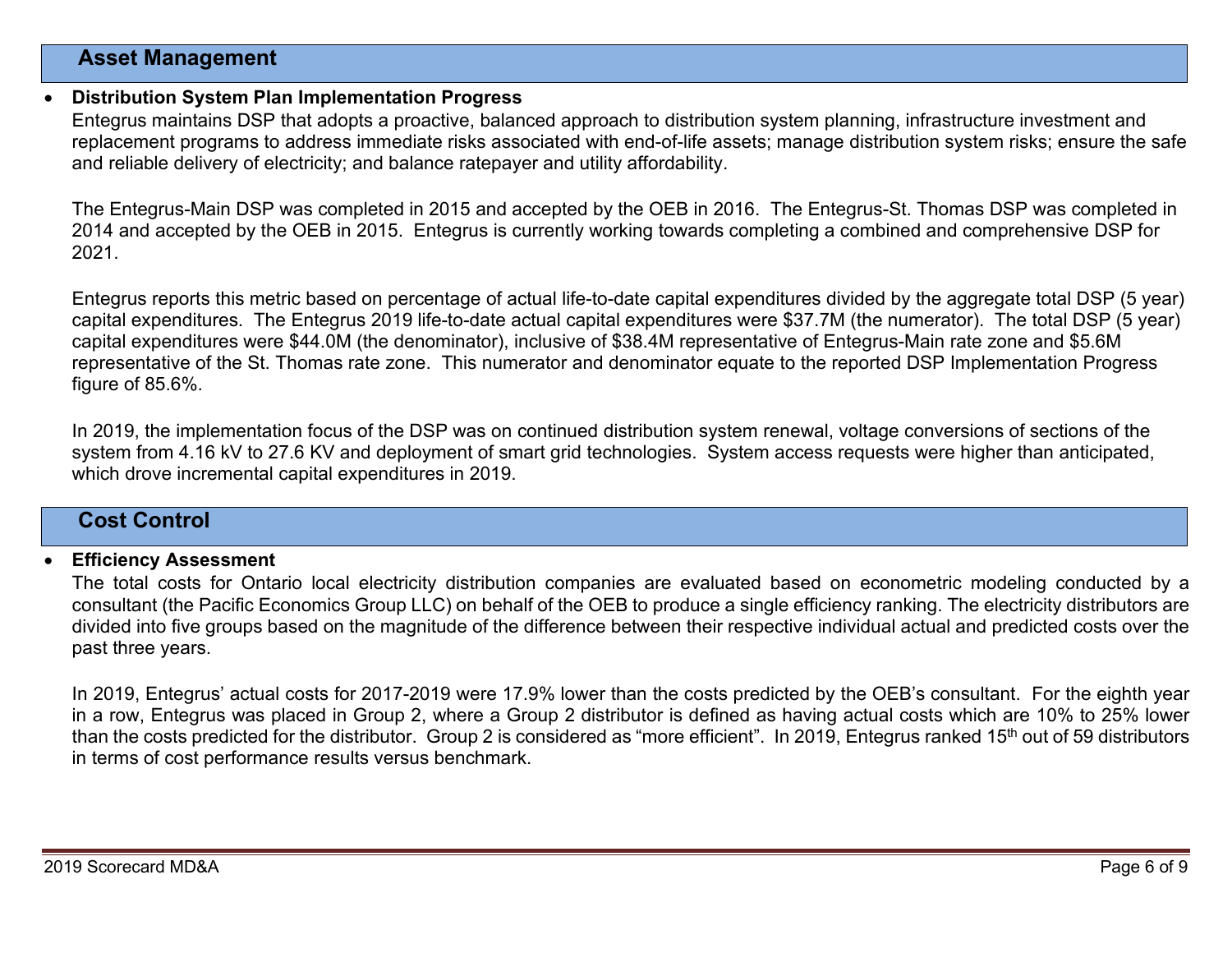### • **Total Cost per Customer**

Total cost per customer is calculated as the sum of Entegrus' capital and operating costs, divided by the total number of customers that Entegrus serves. Entegrus' cost performance result for 2019 is \$566 per customer, which represents a 0.53% increase over 2018.

#### • **Total Cost per Km of Line**

This measure uses the same total cost that is used in the Cost per Customer calculation above. The total cost is divided by the kilometers of line that Entegrus operates to serve its customers, which equates to \$10,982 per kilometer of line. For 2019 Entegrus had the opportunity to include secondary kilometer of lines in its annual reporting. Accordingly, the decrease in total cost per kilometer of line is due to the inclusion of secondary lines in the cost per kilometer calculation in 2019, whereas, only primary lines were included in 2018.

## **Conservation & Demand Management**

#### • **Net Cumulative Energy Savings**

The province launched a new Conservation First Framework ("CFF") on January 1, 2016 for the period 2016-2020. Entegrus' original allocated target was 56.8 GWh, which Entegrus achieved in the first year of the framework (2016). Subsequently, Entegrus entered into a target exchange in December 2017 with another distributor to acquire an additional target of 20 GWh, along with additional conservation funding for its customers. In 2018, Entegrus merged with STEI and acquired an additional 17.5 GWh of target. Accordingly, Entegrus' target for 2016-2020 Net Cumulative Energy Savings (kWh) is 94.35 GWh.

Life-to-date at December 31, 2019, Entegrus achieved 117.00% of the amended Net Cumulative Energy Savings target. In March 2019, the provincial government announced the winddown of the conservation framework and the uploading of provincial conservation programs from the distributor to the IESO.

## **Connection of Renewable Generation**

## • **Renewable Generation Connection Impact Assessments Completed on Time**

Electricity distributors are required to conduct Connection Impact Assessments (CIAs) within 60 days of the receipt of the application for a proposal to connect a mid-sized generation facility or 90 days of the receipt of an application to connect a large embedded generation facility.

Entegrus successfully completed 4 CIAs in 2019 within the prescribed time. Since 2014, Entegrus has successfully completed all CIA's within the prescribed time limit.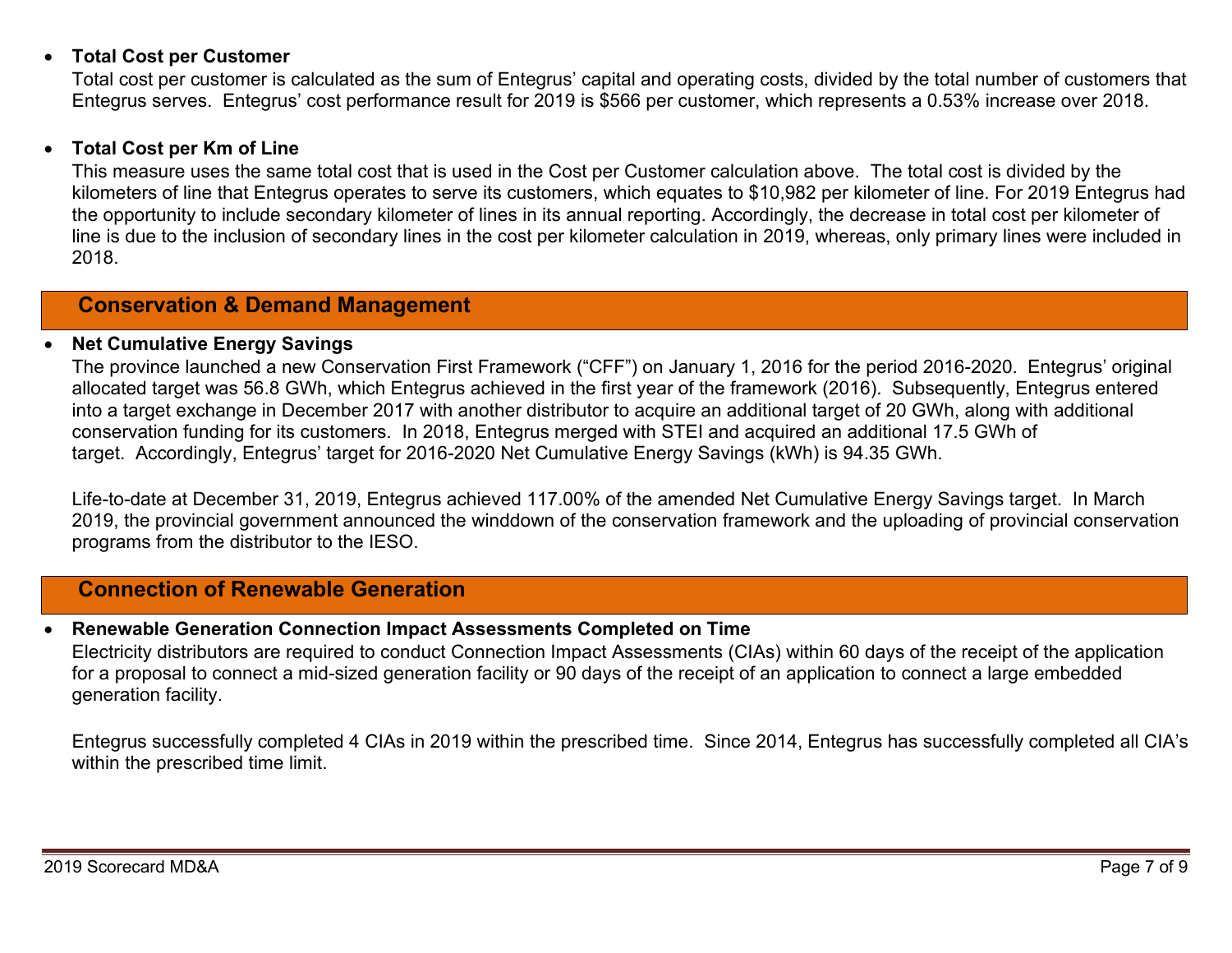## • **New Micro-Embedded Generation Facilities Connected on Time**

Electricity distributors are required to connect an applicant's micro-embedded generation facility (i.e. MicroFIT projects of less than 10kW or net metering projects) to its distribution system within five business days of the applicant informing the distributor that it has satisfied all applicable service conditions, received all necessary approvals and provided the distributor with a copy of the authorization to connect from the ESA. The minimum acceptable performance level for this measure is 90%.

In 2019, Entegrus connected 2 new micro-embedded generation facilities within the prescribed time frame of five business days. Entegrus works closely with its customers and their contractors to address any connection issues to ensure the project is connected on time.

## **Financial Ratios**

### • **Liquidity: Current Ratio (Current Assets/Current Liabilities)**

Liquidity is calculated by dividing Current Assets by Current Liabilities. This ratio is also known as Working Capital Ratio and measures an entity's ability to pay short-term financial obligations. As an indicator of financial health, a Liquidity Ratio of greater than 1 is considered good, as it indicates that the company can pay its short-term debts and financial obligations. Companies with a ratio of greater than 1 are often referred to as being "liquid". The higher the number, the more "liquid" and the larger the margin of safety to cover the company's short-term debts and financial obligations.

The Entegrus current ratio was 1.41 in 2019. Entegrus goal is to maintain a Liquidity Ratio of more than 1.00. As noted above, this means that the organization has resources available in the short term to meet its short-term financial obligations.

## • **Leverage: Total Debt (includes short-term and long-term debt) to Equity Ratio**

The OEB uses a deemed capital structure of 60% debt, 40% equity for electricity distributors when establishing rates. This deemed capital mix is equal to a debt to equity ratio of 1.5 (60/40). A debt to equity ratio of more than 1.5 indicates that a distributor is more highly levered than the deemed capital structure. A high debt to equity ratio may indicate that an electricity distributor may have difficulty generating sufficient cash flows to make its debt payments. A debt to equity ratio of less than 1.5 indicates that the distributor is less levered than the deemed capital structure. A low debt-to-equity ratio may indicate that an electricity distributor is not taking advantage of the increased profits that financial leverage may bring.

As demonstrated by its 2019 Leverage Ratio of 1.20, Entegrus continues to maintain a debt to equity structure that closely approximates the deemed 60% to 40% capital mix as set out by the OEB. Entegrus' strong financial position is further supported by its recent Standard & Poor's Rating Services rating of "A/Stable/--".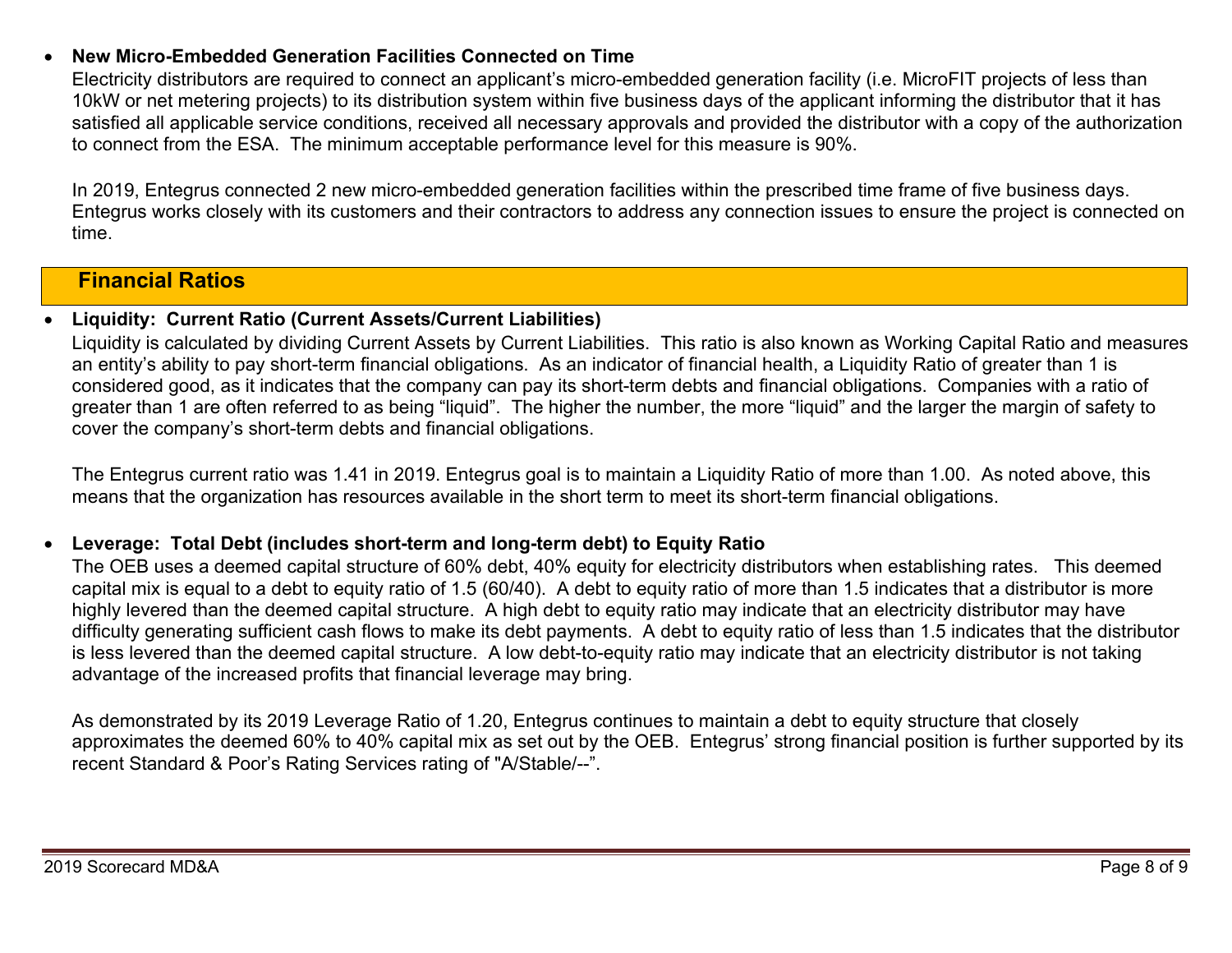## • **Profitability: Regulatory Return on Equity – Deemed (included in rates)**

Entegrus' 2019 distribution rates were approved by the OEB and includes an expected (deemed) regulatory return on equity of 9.19%. The OEB allows a distributor to earn within +/- 3% of the expected return on equity. When a distributor performs outside of this range, the actual performance may trigger a regulatory review of the distributor's revenues and costs structure by the OEB.

## • **Profitability: Regulatory Return on Equity – Achieved**

Entegrus' achieved a 2019 Regulatory Return on Equity ("ROE") of 10.58%, which is within the +/-3% range of Deemed ROE allowed by the OEB.